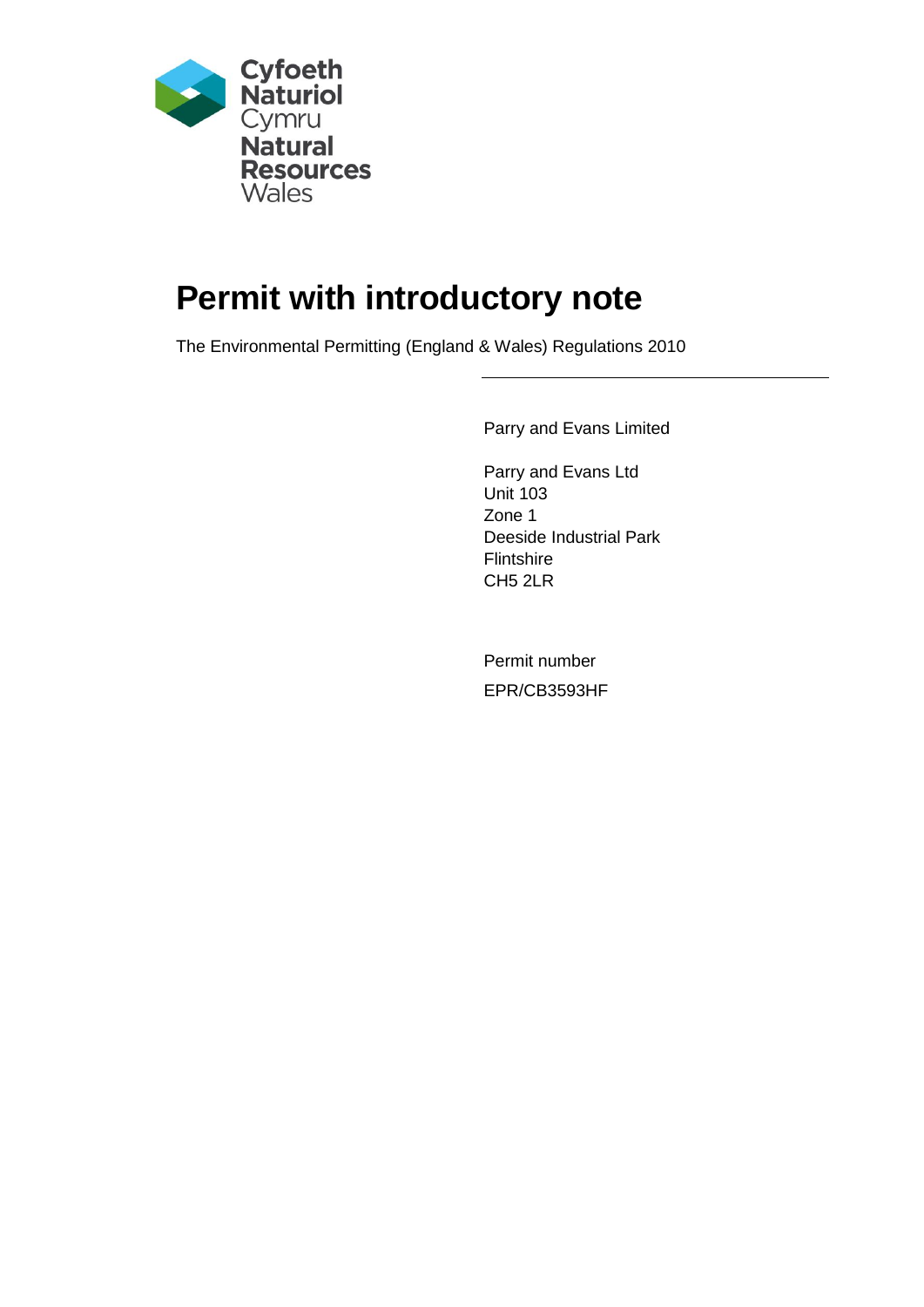## **Parry and Evans Ltd Permit number EPR/CB3593HF**

### **Introductory note**

#### **This introductory note does not form a part of the permit**

The main features of the permit are as follows.

This is a tier 3 bespoke permit for a materials recycling facility.

Treatment operations shall consist of mechanical and/or manual sorting, screening, separation, shredding, compaction and baling of the permitted wastes for the purpose of recovery. Residual wastes may also be wrapped, to aid in onward transfer only.

The maximum quantity for waste to be accepted on site shall not exceed 250,000 tonnes per year. No hazardous, clinical, liquid or odorous wastes shall be accepted.

All treatment and storage of waste must take place on an impermeable surface with sealed drainage to either foul sewer or surface water drains.

Treatment must take place within a building, and storage may take place either in a building or outside.

This permit does not allow any point source emission into surface waters or groundwater. However, under the emissions of substances not controlled by emission limits condition:

- Liquids from the concrete pad (which comprises of the vehicle wash bay) may be discharged into a foul sewer (via an oil interceptor and silt trap) subject to a consent issued by the local water company. The discharge to foul sewer can be shutoff in the event of an emergency.
- Rain dependent runoff from external yard areas of the site that are used in connection with the storage of waste, may be discharged via a series of gullies and channels to surface water, as no mixed or potentially polluting wastes will be stored here, only baled recyclables will be stored externally. The external surface drainage can be shutoff in the event of a fire to prevent drainage from escaping into the surface water system.
- Clean surface water from roofs, or from areas of the site that are not being used in connection with storing and treating waste, may be discharged directly to surface waters.

All emissions from the activity which are not controlled via actual emission limits are controlled through the 'emission of substances not controlled by emission limits condition', and any all relevant process requirements set out in Tables S1.1 and S1.2.

This permit does not allow the burning of any wastes, either in the open, inside buildings or in any form of incinerator.

The status log of the permit sets out the permitting history, including any changes to the permit reference number.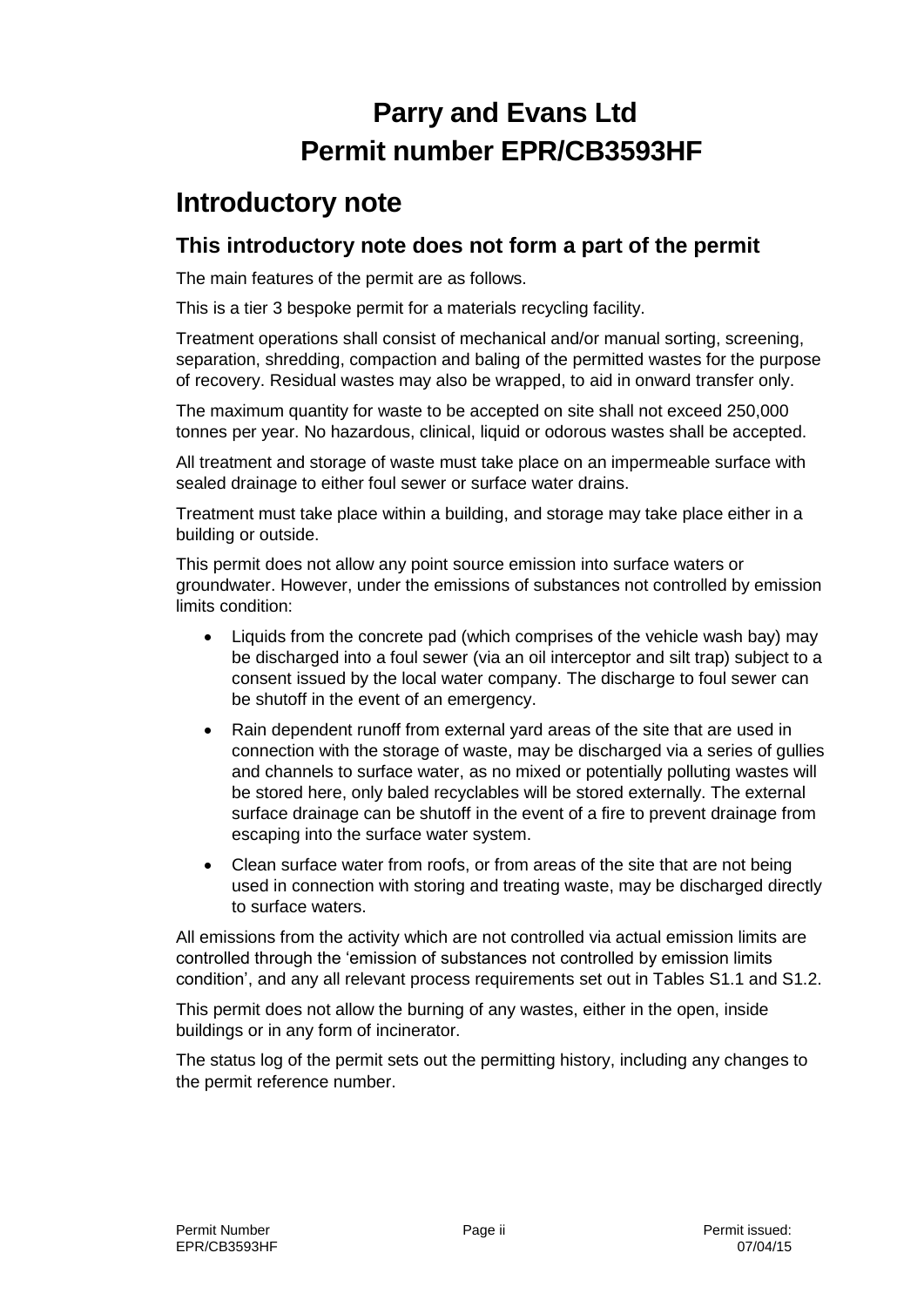| <b>Status log of the permit</b>                                                          |                          |                                                                                                                                                                                                              |
|------------------------------------------------------------------------------------------|--------------------------|--------------------------------------------------------------------------------------------------------------------------------------------------------------------------------------------------------------|
| <b>Description</b>                                                                       | <b>Date</b>              | <b>Comments</b>                                                                                                                                                                                              |
| Application<br>EPR/CB3593HF/A001                                                         | Duly<br>made<br>31/10/14 | Application for materials recycling facility.                                                                                                                                                                |
| Additional information<br>received in response to<br>Schedule 5 notice sent<br>27/11/14. | 19/12/14                 | Consisting of:<br><b>Updated Environment</b><br>Management System (EMS<br>version 2.2)<br>Fire Prevention Management Plan<br>$\bullet$<br><b>Ground Contamination</b><br><b>Investigation and Assessment</b> |
| Additional information<br>received in response to<br>Schedule 5 notice sent<br>04/02/15. | 18/02/15                 | Information regarding waste pre-<br>acceptance procedures.                                                                                                                                                   |
| Additional information<br>received in response to<br>Schedule 5 notice sent<br>23/02/15. | 06/03/15                 | <b>Consisting of Updated Environment</b><br>Management System (EMS version 2.3)                                                                                                                              |
| Permit determined                                                                        | 07/04/15                 | Permit for materials recycling facility<br>issued to Parry and Evans Limited.                                                                                                                                |
|                                                                                          |                          |                                                                                                                                                                                                              |

End of introductory note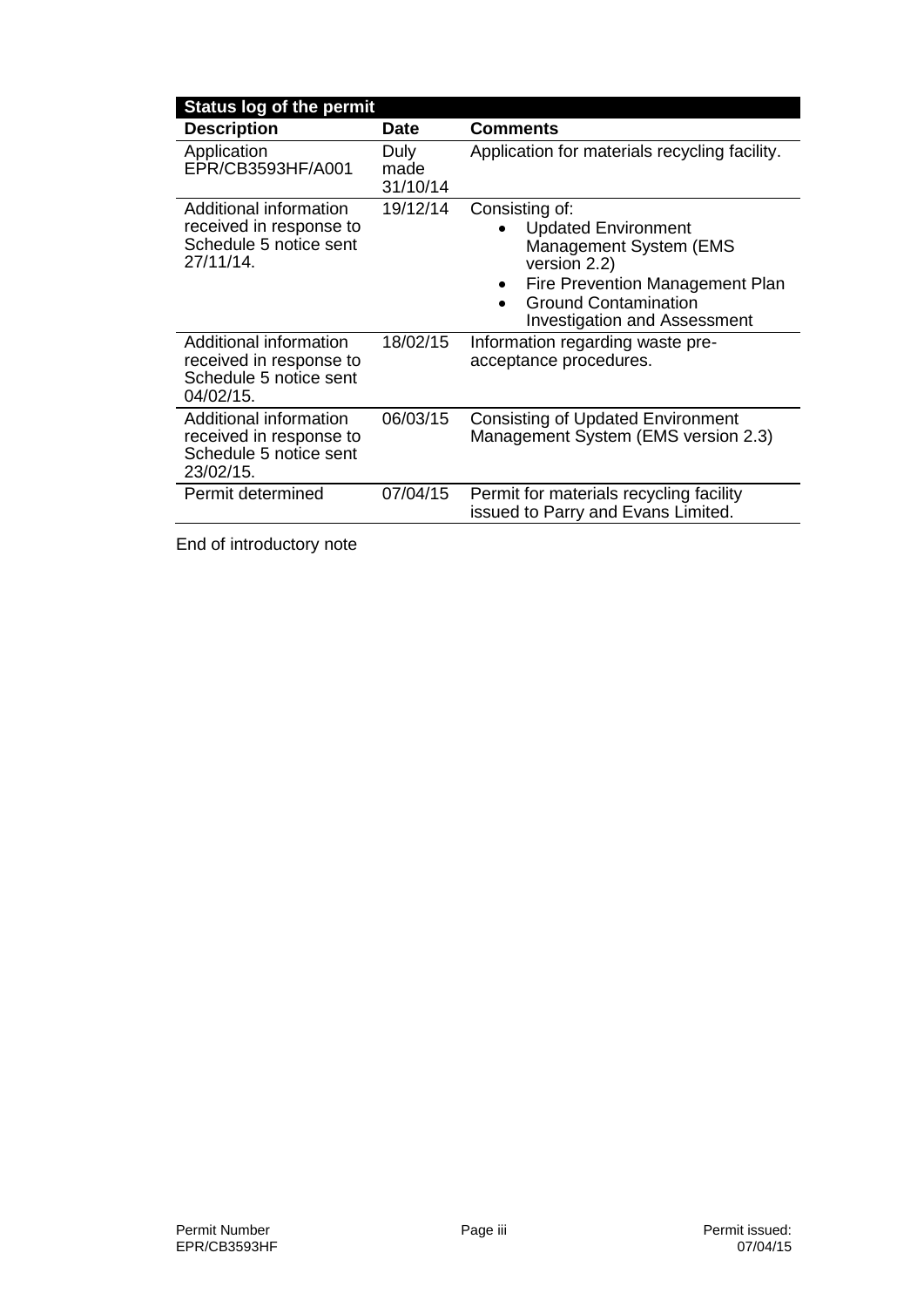## **Permit**

The Environmental Permitting (England and Wales) Regulations 2010

#### Permit number **EPR/CB3593HF**

The Natural Resources Body for Wales ("Natural Resources Wales") authorises, under regulation 13 of the Environmental Permitting (England and Wales) Regulations 2010

**Parry and Evans Limited** ("the operator"),

whose registered office is

**Severn Farm Industrial Estate Welshpool Powys SY21 7DF**

company registration number **06501567**

to operate waste operations at

| <b>Parry and Evans Ltd</b>     |
|--------------------------------|
| <b>Unit 103</b>                |
| Zone 1                         |
| <b>Deeside Industrial Park</b> |
| <b>Flintshire</b>              |
| <b>CH5 2LR</b>                 |

to the extent authorised by and subject to the conditions of this permit.

| Name                    | Date       |
|-------------------------|------------|
| <b>Eirian Macdonald</b> | 07/04/2015 |

Authorised on behalf of Natural Resources Wales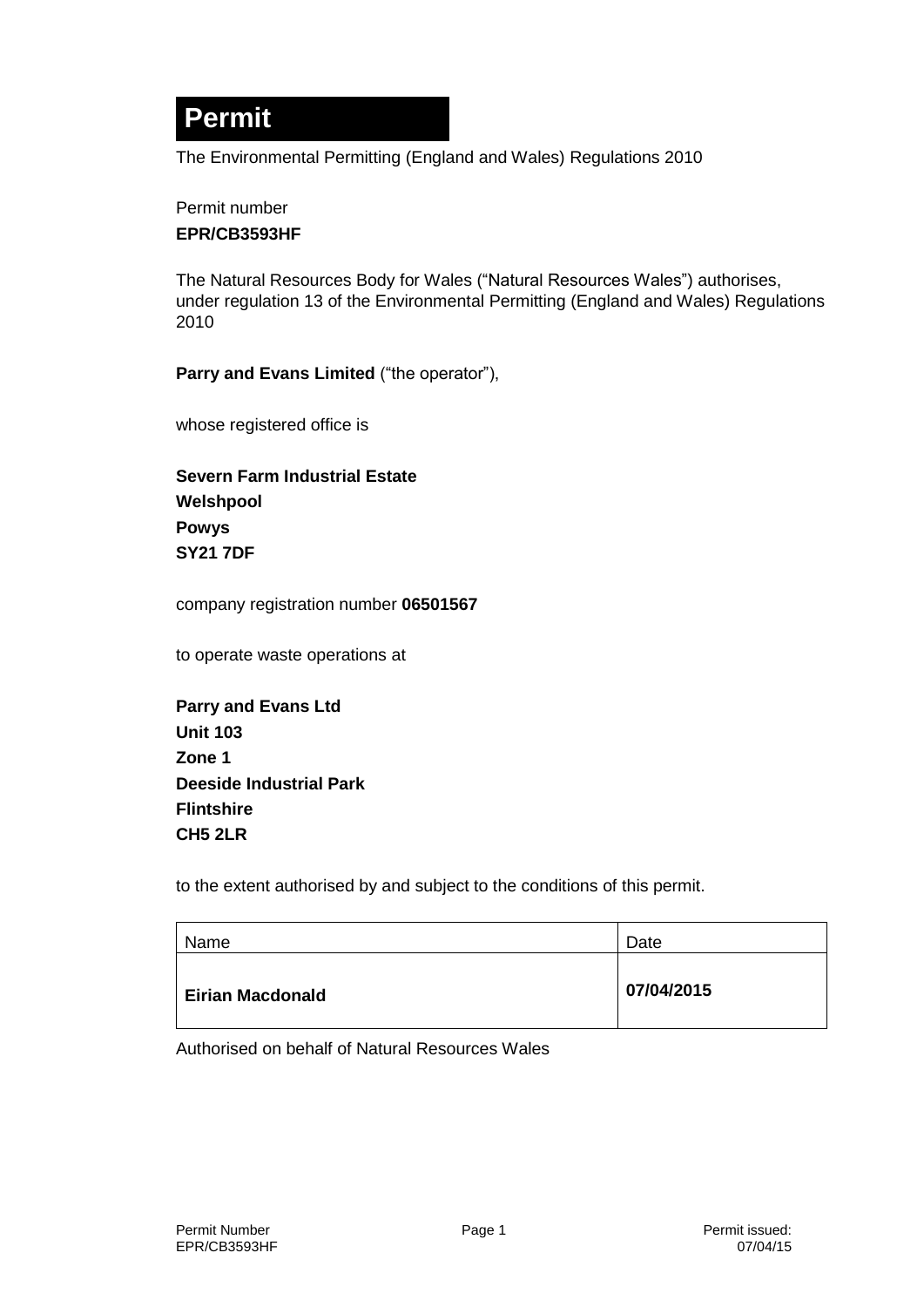## **Conditions**

### **Management**

#### **1.1 General management**

- 1.1.1 The operator shall manage and operate the activities:
	- (a) in accordance with a written management system that identifies and minimises risks of pollution, including those arising from operations, maintenance, accidents, incidents, non-conformances, closure and those drawn to the attention of the operator as a result of complaints; and
	- (b) using sufficient competent persons and resources.
- 1.1.2 Records demonstrating compliance with condition 1.1.1 shall be maintained.
- 1.1.3 Any person having duties that are or may be affected by the matters set out in this permit shall have convenient access to a copy of it kept at or near the place where those duties are carried out.
- 1.1.4 The operator shall comply with the requirements of an approved competence scheme.

#### **1.2 Avoidance, recovery and disposal of wastes produced by the activities**

- 1.2.1 The operator shall take appropriate measures to ensure that:
	- (a) the waste hierarchy referred to in Article 4 of the Waste Framework Directive is applied to the generation of waste by the activities; and
	- (b) any waste generated by the activities is treated in accordance with the waste hierarchy referred to in Article 4 of the Waste Framework Directive; and
	- (c) where disposal is necessary, this is undertaken in a manner which minimises its impact on the environment.
- 1.2.2 The operator shall review and record at least every four years whether changes to those measures should be made and take any further appropriate measures identified by a review.

## **2 Operations**

#### **2.1 Permitted activities**

2.1.1 The operator is only authorised to carry out the activities specified in schedule 1 table S1.1 (the "activities").

#### **2.2 The site**

2.2.1 The activities shall not extend beyond the site, being the land shown edged in green on the site plan at schedule 7 to this permit.

#### **2.3 Operating techniques**

2.3.1 (a) The activities shall, subject to the conditions of this permit, be operated using the techniques and in the manner described in the documentation specified in schedule 1, table S1.2, unless otherwise agreed in writing by Natural Resources Wales.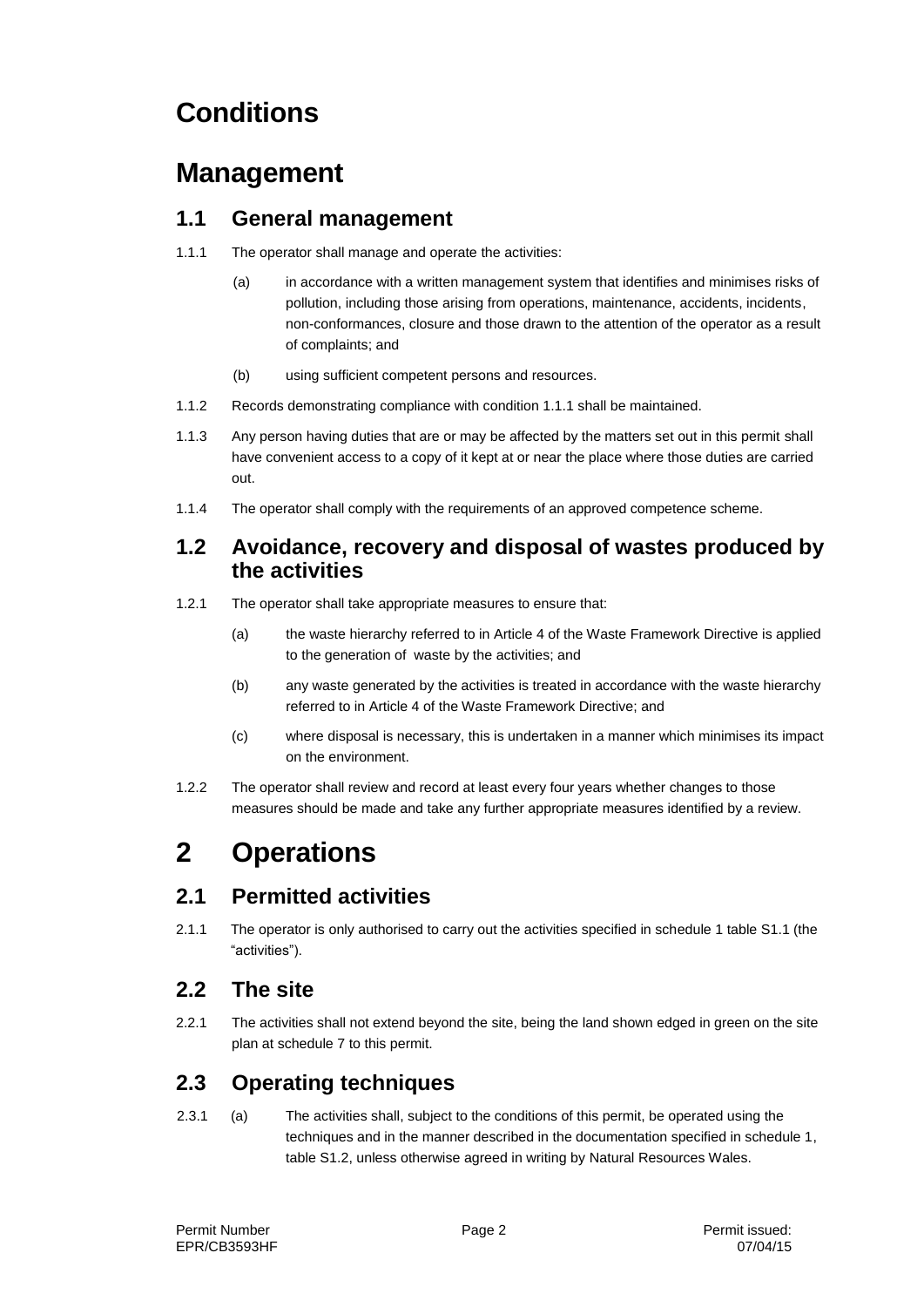- (b) If notified by Natural Resources Wales that the activities are giving rise to pollution, the operator shall submit to Natural Resources Wales for approval within the period specified, a revision of any plan or other documentation ("plan") specified in schedule 1, table S1.2 or otherwise required under this permit which identifies and minimises the risks of pollution relevant to that plan , and shall implement the approved revised plan in place of the original from the date of approval, unless otherwise agreed in writing by Natural Resources Wales.
- 2.3.2 Waste shall only be accepted if:
	- (a) it is of a type and quantity listed in schedule 2 table(s) S2.1 [, S2.2 etc.]; and
	- (b) it conforms to the description in the documentation supplied by the producer and holder.

### **3 Emissions and monitoring**

#### **3.1 Emissions of substances not controlled by emission limits**

- 3.1.1 Emissions of substances not controlled by emission limits (excluding odour) shall not cause pollution. The operator shall not be taken to have breached this condition if appropriate measures, including, but not limited to, those specified in any approved emissions management plan, have been taken to prevent or where that is not practicable, to minimise, those emissions.
- 3.1.2 The operator shall:
	- (a) if notified by Natural Resources Wales that the activities are giving rise to pollution, submit to Natural Resources Wales for approval within the period specified, an emissions management plan which identifies and minimises the risks of pollution from emissions of substances not controlled by emission limits;
	- (b) implement the approved emissions management plan, from the date of approval, unless otherwise agreed in writing by Natural Resources Wales.
- 3.2.3 All liquids in containers, whose emission to water or land could cause pollution, shall be provided with secondary containment, unless the operator has used other appropriate measures to prevent or where that is not practicable, to minimise, leakage and spillage from the primary container.

#### **3.2 Odour**

- 3.2.1 Emissions from the activities shall be free from odour at levels likely to cause pollution outside the site, as perceived by an authorised officer of Natural Resources Wales, unless the operator has used appropriate measures, including, but not limited to, those specified in any approved odour management plan, to prevent or where that is not practicable to minimise the odour.
- 3.2.3 The operator shall:
	- (a) if notified by Natural Resources Wales that the activities are giving rise to pollution outside the site due to odour, submit to Natural Resources Wales for approval within the period specified, an odour management plan which identifies and minimises the risks of pollution from odour;
	- (b) implement the approved odour management plan, from the date of approval, unless otherwise agreed in writing by Natural Resources Wales.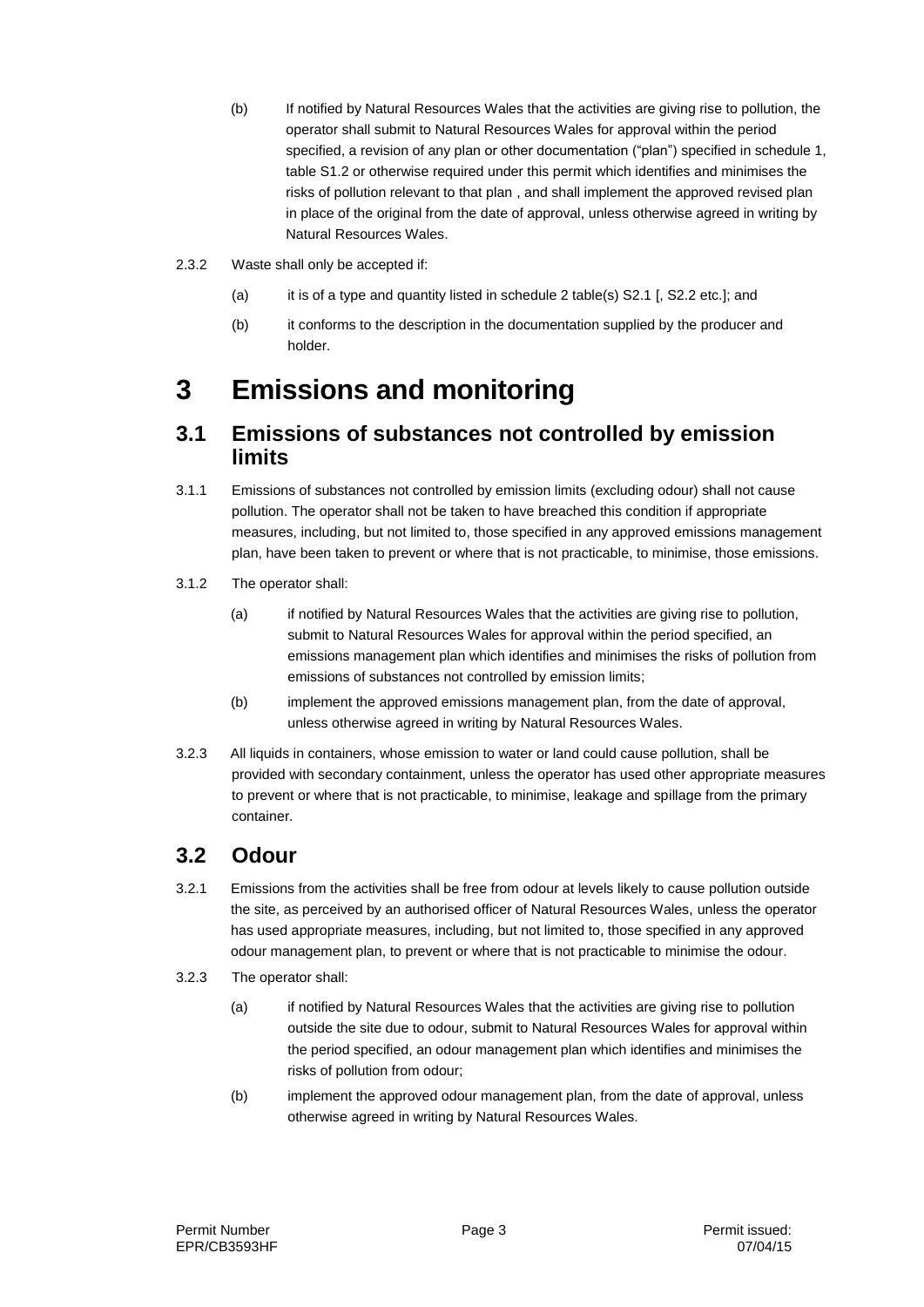### **3.3 Noise and vibration**

- 3.3.1 Emissions from the activities shall be free from noise and vibration at levels likely to cause pollution outside the site, as perceived by an authorised officer of Natural Resources Wales, unless the operator has used appropriate measures, including, but not limited to, those specified in any approved noise and vibration management plan to prevent or where that is not practicable to minimise the noise and vibration.
- 3.3.2 The operator shall:
	- (a) if notified by Natural Resources Wales that the activities are giving rise to pollution outside the site due to noise and vibration, submit to Natural Resources Wales for approval within the period specified, a noise and vibration management plan which identifies and minimises the risks of pollution from noise and vibration;
	- (b) implement the approved noise and vibration management plan, from the date of approval, unless otherwise agreed in writing by Natural Resources Wales.

#### **3.4 Pests**

- 3.4.1 The activities shall not give rise to the presence of pests which are likely to cause pollution, hazard or annoyance outside the boundary of the site. The operator shall not be taken to have breached this condition if appropriate measures, including, but not limited to, those specified in any approved pests management plan, have been taken to prevent or where that is not practicable, to minimise the presence of pests on the site.
- 3.4.2 The operator shall:
	- (a) if notified by Natural Resources Wales, submit to Natural Resources Wales for approval within the period specified, a pests management plan which identifies and minimises risks of pollution, hazard or annoyance from pests;
	- (b) implement the pests management plan, from the date of approval, unless otherwise agreed in writing by Natural resources Wales.

## **4 Information**

### **4.1 Records**

- 4.1.1 All records required to be made by this permit shall:
	- (a) be legible;
	- (b) be made as soon as reasonably practicable;
	- (c) if amended, be amended in such a way that the original and any subsequent amendments remain legible, or are capable of retrieval; and
	- (d) be retained, unless otherwise agreed in writing by Natural Resources Wales, for at least 6 years from the date when the records were made, or in the case of the following records until permit surrender:
		- (i) off-site environmental effects; and
		- (ii) matters which affect the condition of the land and groundwater.
- 4.1.2 The operator shall keep on site all records, plans and the management system required to be maintained by this permit, unless otherwise agreed in writing by Natural Resources Wales.

### **4.2 Reporting**

4.2.1 The operator shall send all reports and notifications required by the permit to Natural Resources Wales using the contact details supplied in writing by Natural Resources Wales.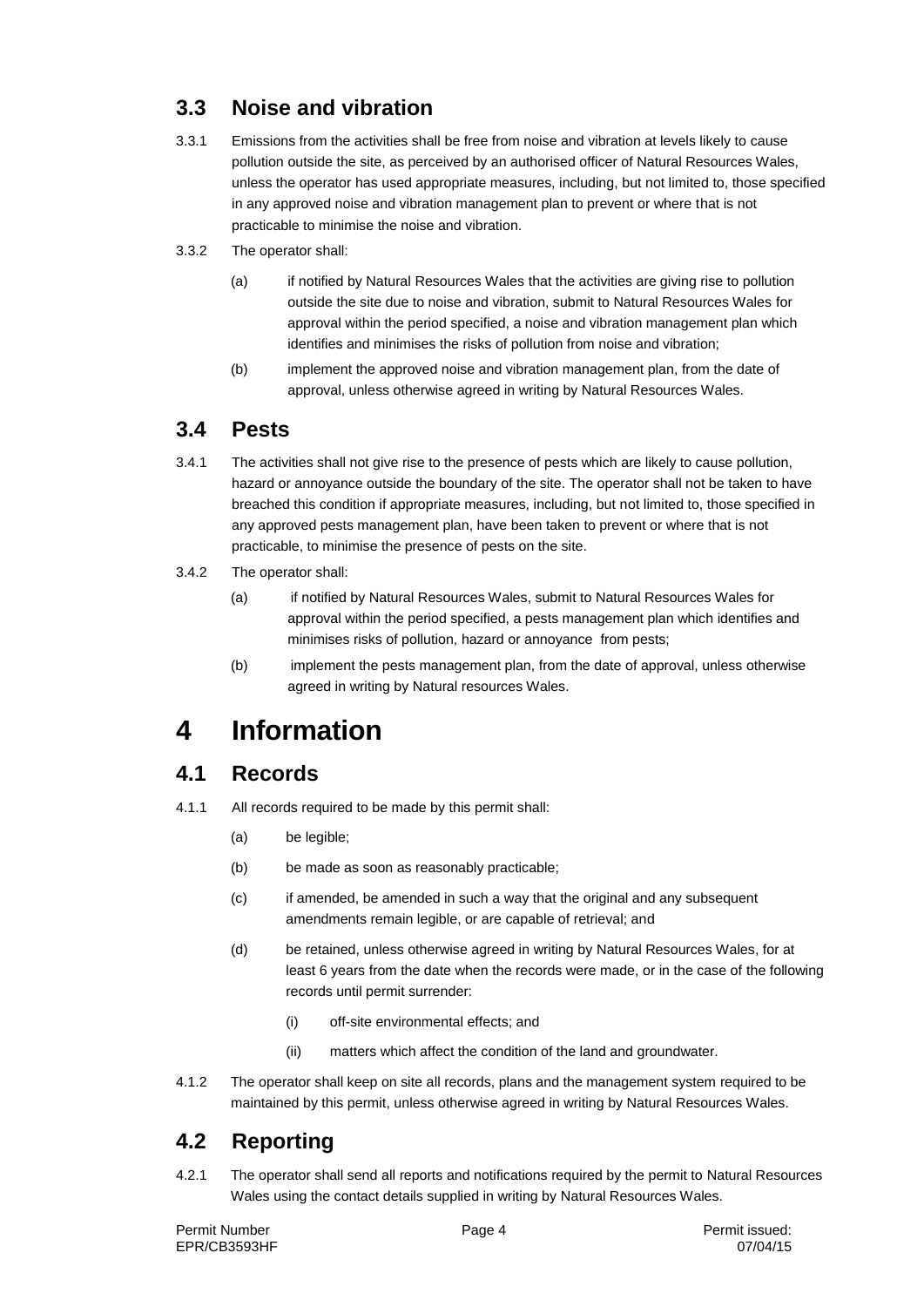4.2.2 Within one month of the end of each quarter, the operator shall submit to Natural Resources Wales using the form made available for the purpose, the information specified on the form relating to the site and the waste accepted and removed from it during the previous quarter.

#### **4.3 Notifications**

- 4.3.1 Natural Resources Wales shall be notified without delay following the detection of:
	- (a) any malfunction, breakdown or failure of equipment or techniques, accident, or emission of a substance not controlled by an emission limit which has caused, is causing or may cause significant pollution;
	- (b) the breach of a limit specified in the permit; or
	- (c) any significant adverse environmental effects.
- 4.3.2 Any information provided under condition 4.3.1 shall be confirmed by sending the information listed in schedule 5 to this permit within the time period specified in that schedule.
- 4.3.3 Where Natural Resources Wales has requested in writing that it shall be notified when the operator is to undertake monitoring and/or spot sampling, the operator shall inform Natural Resources Wales when the relevant monitoring and/or spot sampling is to take place. The operator shall provide this information to Natural Resources Wales at least 14 days before the date the monitoring is to be undertaken.
- 4.3.4 Natural Resources Wales shall be notified within 14 days of the occurrence of the following matters, except where such disclosure is prohibited by Stock Exchange rules:

Where the operator is a registered company:

- (a) any change in the operator's trading name, registered name or registered office address; and
- (b) any steps taken with a view to the operator going into administration, entering into a company voluntary arrangement or being wound up.

Where the operator is a corporate body other than a registered company:

- (a) any change in the operator's name or address; and
- (b) any steps taken with a view to the dissolution of the operator.

In any other case:

- (a) the death of any of the named operators (where the operator consists of more than one named individual);
- (b) any change in the operator's name(s) or address(es); and
- (c) any steps taken with a view to the operator, or any one of them, going into bankruptcy, entering into a composition or arrangement with creditors, or, in the case of them being in a partnership, dissolving the partnership.
- 4.3.5 Where the operator proposes to make a change in the nature or functioning, or an extension of the activities, which may have consequences for the environment and the change is not otherwise the subject of an application for approval under the Regulations or this permit:
	- (a) Natural Resources Wales shall be notified at least 14 days before making the change; and
	- (b) the notification shall contain a description of the proposed change in operation.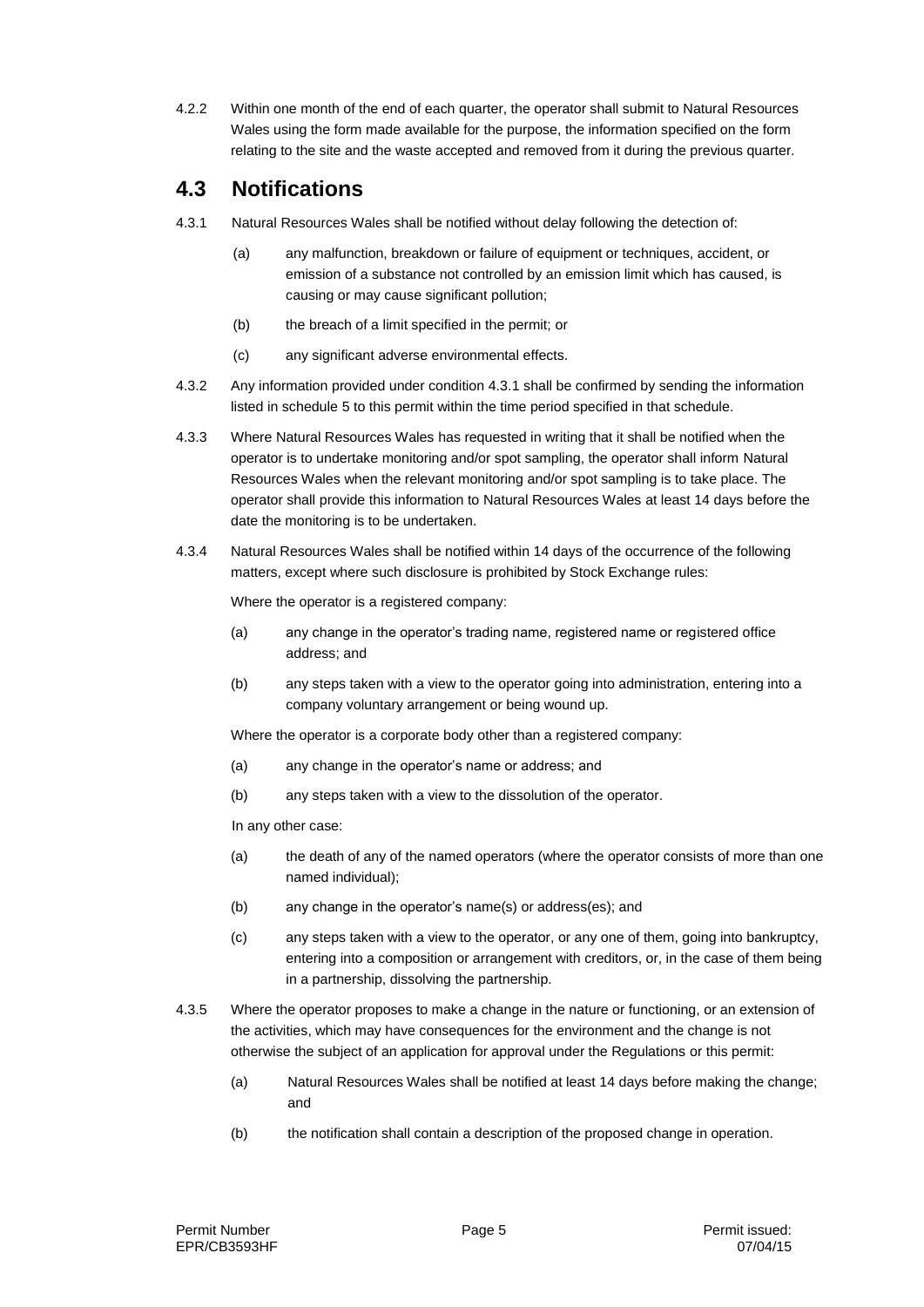### **4.4 Interpretation**

- 4.4.1 In this permit the expressions listed in schedule 6 shall have the meaning given in that schedule.
- 4.4.2 In this permit references to reports and notifications mean written reports and notifications, except where reference is made to notification being made "without delay", in which case it may be provided by telephone.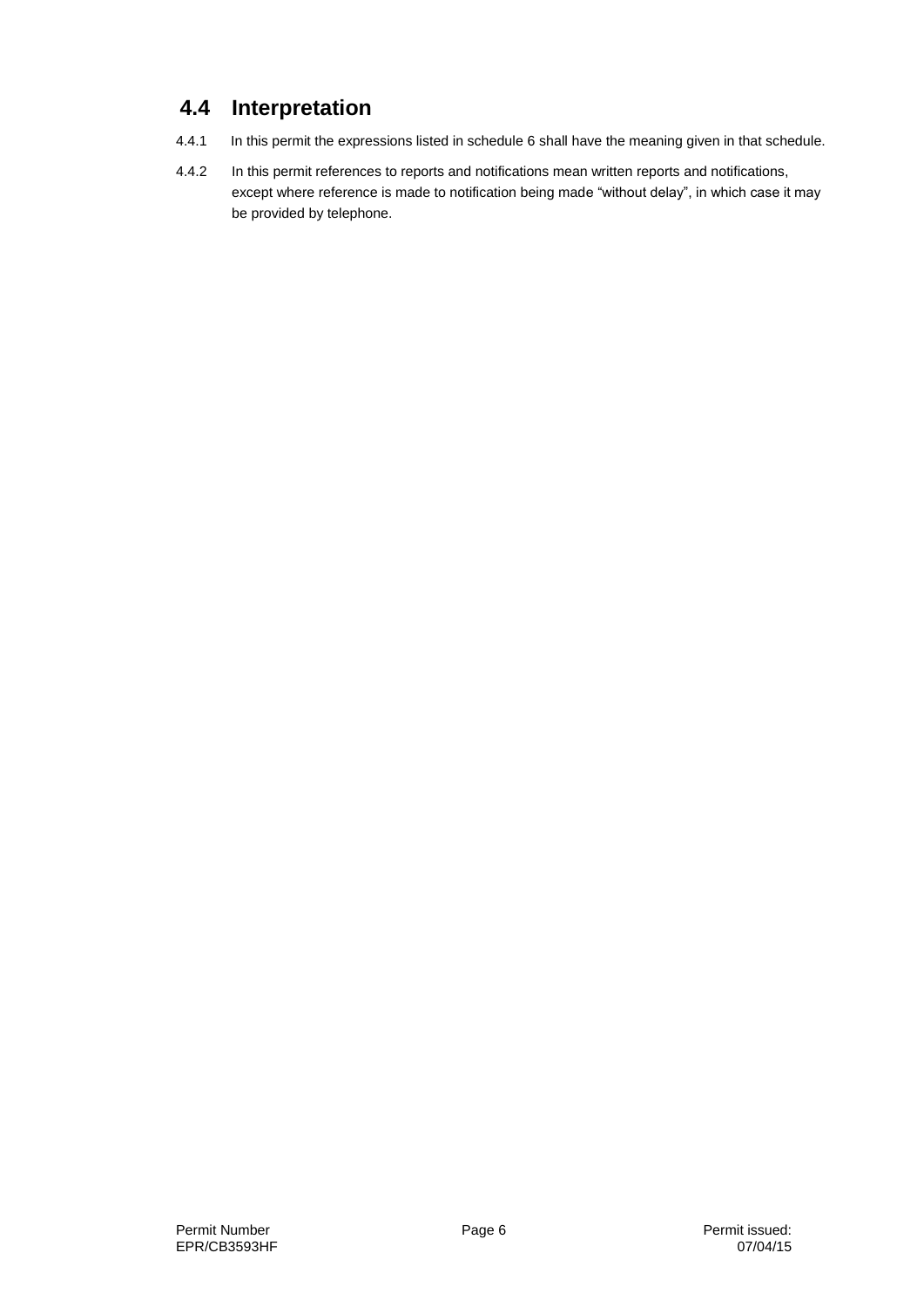# **Schedule 1 - Operations**

| <b>Table S1.1 activities</b>                                                                                                                                                                                      |                                                                                                                                                                                                           |                                                                                                                                                                                                                                                                                                                        |
|-------------------------------------------------------------------------------------------------------------------------------------------------------------------------------------------------------------------|-----------------------------------------------------------------------------------------------------------------------------------------------------------------------------------------------------------|------------------------------------------------------------------------------------------------------------------------------------------------------------------------------------------------------------------------------------------------------------------------------------------------------------------------|
|                                                                                                                                                                                                                   | <b>Description of activities</b>                                                                                                                                                                          | <b>Limits of activities</b>                                                                                                                                                                                                                                                                                            |
|                                                                                                                                                                                                                   | for waste operations                                                                                                                                                                                      |                                                                                                                                                                                                                                                                                                                        |
| <b>Materials</b><br>recycling<br>facility                                                                                                                                                                         | R13: Storage of waste<br>pending any of the<br>operations numbered R1<br>to R12 (excluding                                                                                                                | All treatment must take place within a building on an<br>impermeable surface with sealed drainage.                                                                                                                                                                                                                     |
|                                                                                                                                                                                                                   | temporary storage,<br>pending collection, on<br>the site where it is                                                                                                                                      | All storage of waste must take place on an impermeable<br>surface with sealed drainage.<br>Treatment operations shall be limited to manual and/or                                                                                                                                                                      |
|                                                                                                                                                                                                                   | produced)                                                                                                                                                                                                 | mechanical:<br>÷,<br>sorting;                                                                                                                                                                                                                                                                                          |
|                                                                                                                                                                                                                   | R3: Recycling/<br>reclamation of organic<br>substances which are not<br>used as solvents                                                                                                                  | screening;<br>separation;<br>metal removal (magnets and/or eddy current);<br>-                                                                                                                                                                                                                                         |
|                                                                                                                                                                                                                   | R4: Recycling/<br>reclamation of metals<br>and metal compounds                                                                                                                                            | shredding;<br>$\overline{\phantom{0}}$<br>compaction;<br>baling; and<br>wrapping                                                                                                                                                                                                                                       |
|                                                                                                                                                                                                                   | R5: Recycling/                                                                                                                                                                                            | of waste for the purpose of recovery only.                                                                                                                                                                                                                                                                             |
| reclamation of other<br>inorganic compounds                                                                                                                                                                       |                                                                                                                                                                                                           | Wrapping of residual waste from the materials recovery<br>activity shall be to aid onward transfer only.                                                                                                                                                                                                               |
|                                                                                                                                                                                                                   |                                                                                                                                                                                                           | Waste types as specified in Table 2.1                                                                                                                                                                                                                                                                                  |
| Discharge of rainfall<br>dependent run-off from<br>the emission points<br>indicated on 'Site Layout<br>Plan' (Site drainage plan)<br>reference '2768/1537/03'<br>as incorporated in Table<br>S1.2 of this permit. |                                                                                                                                                                                                           | Drainage consisting solely of:<br>Rainfall dependent runoff from the external yard areas of<br>$\qquad \qquad \blacksquare$<br>the site (excluding the vehicle wash bay area) that are<br>used in connection with the storage of waste, discharged<br>via a series of gullies and channels to surface water<br>drains. |
|                                                                                                                                                                                                                   | Clean surface water from roofs, or from areas of the site<br>$\blacksquare$<br>that are not being used in connection with storing and<br>treating waste, may be discharged directly to surface<br>waters. |                                                                                                                                                                                                                                                                                                                        |
|                                                                                                                                                                                                                   |                                                                                                                                                                                                           | All other drainage from external yard areas must be<br>discharged to foul sewer subject to a consent issued by the<br>relevant sewage undertaker.                                                                                                                                                                      |
|                                                                                                                                                                                                                   |                                                                                                                                                                                                           | No visible oil, grease or suspended solids shall be present in<br>the discharge to surface water drains.                                                                                                                                                                                                               |
|                                                                                                                                                                                                                   |                                                                                                                                                                                                           | There shall be no discharge from the buildings on site used<br>to store and/or treat waste.                                                                                                                                                                                                                            |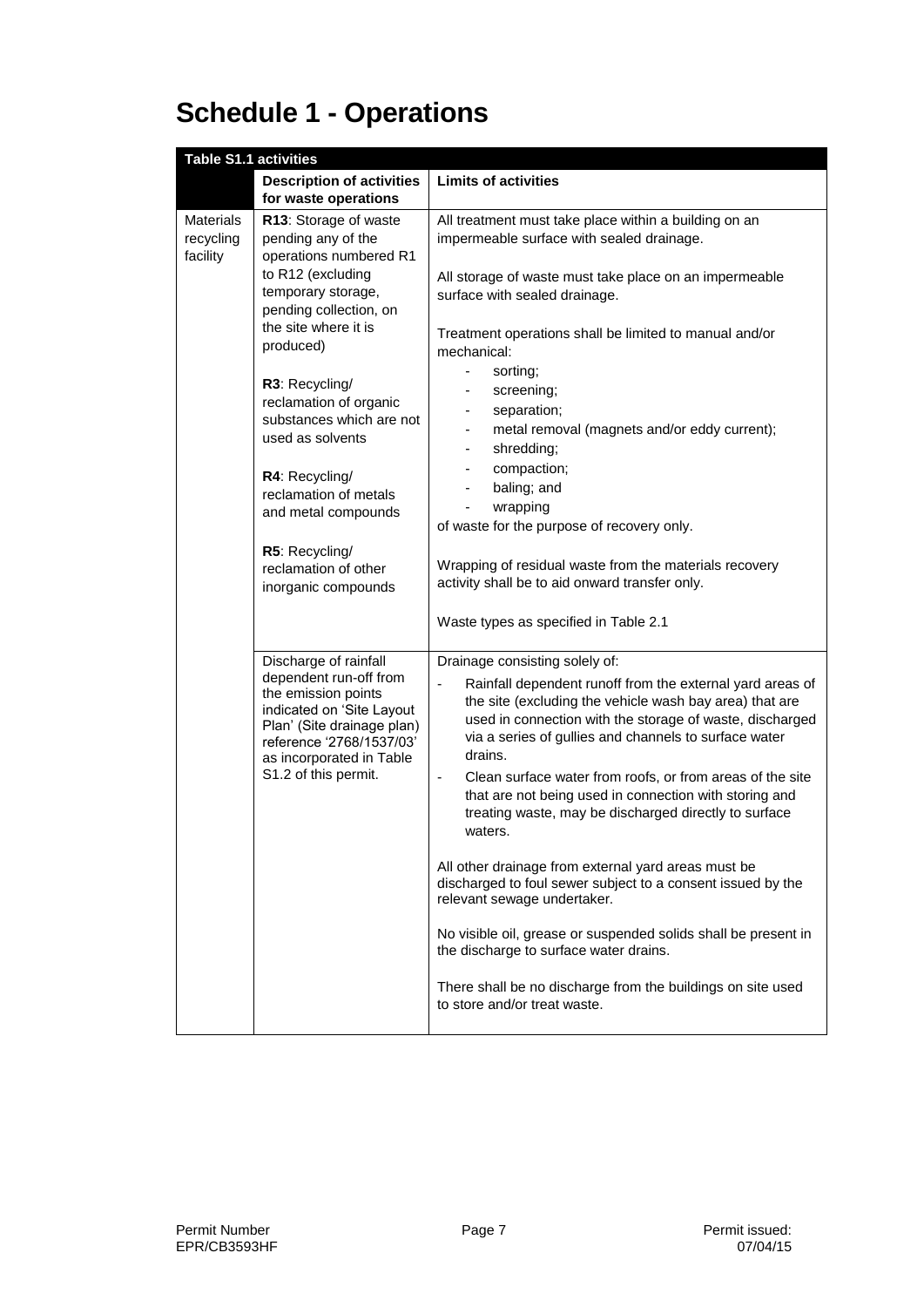| <b>Table S1.2 Operating techniques</b>                                                                             |                                                                                                                                                                                                                                                                                                                                                                                                                                                                                                                                                                                                                                          |                                |
|--------------------------------------------------------------------------------------------------------------------|------------------------------------------------------------------------------------------------------------------------------------------------------------------------------------------------------------------------------------------------------------------------------------------------------------------------------------------------------------------------------------------------------------------------------------------------------------------------------------------------------------------------------------------------------------------------------------------------------------------------------------------|--------------------------------|
| <b>Description</b>                                                                                                 | <b>Parts</b>                                                                                                                                                                                                                                                                                                                                                                                                                                                                                                                                                                                                                             | <b>Date</b><br><b>Received</b> |
| Guidance Note EPR 1 How to comply with<br>your environmental permit                                                | All                                                                                                                                                                                                                                                                                                                                                                                                                                                                                                                                                                                                                                      | n/a                            |
| Sector Guidance Note IPPC S5.06:<br>Guidance for the Recovery and Disposal of<br>Hazardous and Non Hazardous Waste | All                                                                                                                                                                                                                                                                                                                                                                                                                                                                                                                                                                                                                                      | n/a                            |
| Application                                                                                                        | Site Layout Plan (site drainage plan)<br>reference '2768/1537/03'                                                                                                                                                                                                                                                                                                                                                                                                                                                                                                                                                                        | 22/05/14                       |
| Response to Schedule 5 notice sent<br>27/11/14                                                                     | Fire Prevention and Management Plan - all<br>sections                                                                                                                                                                                                                                                                                                                                                                                                                                                                                                                                                                                    | 19/12/14                       |
| Response to Schedule 5 notice sent<br>23/02/15                                                                     | Environment management system:<br>Section 1.5.8- Information on<br>$\overline{\phantom{a}}$<br>maximum storage capacity.<br>Section 2.1- Drainage<br>$\overline{\phantom{a}}$<br>Section 3.1- Preliminary<br>procedures.<br>Section 3.2- Checking in and<br>inspection of loads.<br>Section 4.1- Breakdowns and<br>spillages.<br>Section 4.5- Monitoring and control<br>$\overline{\phantom{a}}$<br>of odour.<br>Section 5.3- Spillages.<br>٠<br>Section 4.10- Monitoring of<br>tonnages.<br>Section 4.11- Potential of<br>$\overline{\phantom{a}}$<br>exceeding annual tonnage.<br>Section 6.5- Recognition of waste<br>types training. | 06/03/15                       |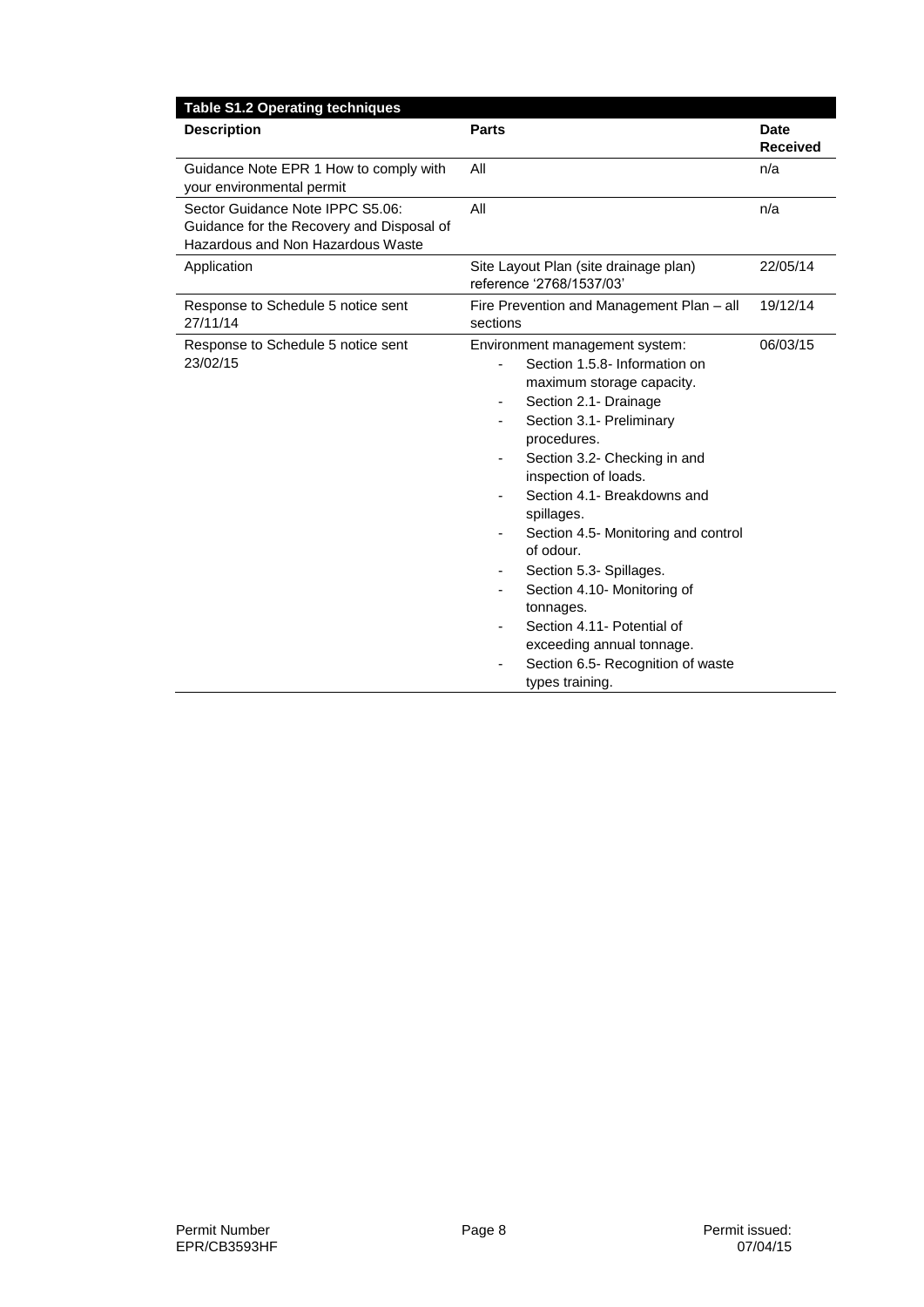## **Schedule 2 - Waste types, raw materials and fuels**

|                   | Table S2.1 Permitted waste types and quantities for a materials recycling facility.                                                                                                                      |
|-------------------|----------------------------------------------------------------------------------------------------------------------------------------------------------------------------------------------------------|
| <b>Maximum</b>    | The maximum quantity for waste to be accepted on site shall not exceed 250,000                                                                                                                           |
| quantity          | tonnes per year.                                                                                                                                                                                         |
| <b>Exclusions</b> | Notwithstanding the waste types set out in this table, wastes having any of the following                                                                                                                |
|                   | characteristics shall not be accepted:                                                                                                                                                                   |
|                   | Consisting solely or mainly of dusts, powders or loose fibres;<br>٠                                                                                                                                      |
|                   | Liquid wastes;<br>$\bullet$<br>Hazardous wastes;<br>٠                                                                                                                                                    |
|                   | Clinical wastes; or<br>٠                                                                                                                                                                                 |
|                   | Odorous wastes.                                                                                                                                                                                          |
| <b>Waste code</b> | <b>Description</b>                                                                                                                                                                                       |
| 02                | WASTES FROM AGRICULTURE, HORTICULTURE, AQUACULTURE, FORESTRY,<br>HUNTING AND FISHING, FOOD PREPARATION AND PROCESSING                                                                                    |
| 02 01             | wastes from agriculture, horticulture, aquaculture, forestry, hunting and fishing                                                                                                                        |
| 02 01 04          | waste plastics (except packaging)                                                                                                                                                                        |
| 03                | WASTES FROM WOOD PROCESSING AND THE PRODUCTION OF PANELS AND<br>FURNITURE, PULP, PAPER AND CARDBOARD                                                                                                     |
| 03 03             | wastes from pulp, paper and cardboard production and processing                                                                                                                                          |
| 03 03 07          | mechanically separated rejects from pulping of waste paper and cardboard                                                                                                                                 |
| 03 03 08          | wastes from sorting of paper and cardboard destined for recycling                                                                                                                                        |
| 04                | WASTES FROM THE LEATHER, FUR AND TEXTILE INDUSTRIES                                                                                                                                                      |
| 04 02             | wastes from the textile industry                                                                                                                                                                         |
| 04 02 22          | wastes from processed textile fibres                                                                                                                                                                     |
| 07                | WASTES FROM ORGANIC CHEMICAL PROCESSES                                                                                                                                                                   |
| 07 02             | wastes from the MFSU of plastics, synthetic rubber and man-made fibres                                                                                                                                   |
| 07 02 13          | waste plastic                                                                                                                                                                                            |
| 12                | WASTES FROM SHAPING AND PHYSICAL AND MECHANICAL SURFACE<br>TREATMENT OF METALS AND PLASTICS                                                                                                              |
| 1201              | wastes from shaping and physical and mechanical surface treatment of metals and<br>plastics                                                                                                              |
| 12 01 05          | plastics shavings and turnings                                                                                                                                                                           |
| 15                | WASTE PACKAGING; ABSORBENTS, WIPING CLOTHS, FILTER MATERIALS AND<br>PROTECTIVE CLOTHING NOT OTHERWISE SPECIFIED                                                                                          |
| 15 01             | packaging (including separately collected municipal packaging waste)                                                                                                                                     |
| 15 01 01          | paper and cardboard packaging                                                                                                                                                                            |
| 15 01 02          | plastic packaging                                                                                                                                                                                        |
| 15 01 04          | metallic packaging                                                                                                                                                                                       |
| 15 01 05          | composite packaging                                                                                                                                                                                      |
| 15 01 06          | mixed packaging                                                                                                                                                                                          |
| 15 01 07          | glass packaging                                                                                                                                                                                          |
| 15 01 09          | textile packaging                                                                                                                                                                                        |
| 16                | WASTES NOT OTHERWISE SPECIFIED IN THE LIST                                                                                                                                                               |
| 16 01             | end-of-life vehicles from different means of transport (including off-road machinery) and<br>wastes from dismantling of end-of-life vehicles and vehicle maintenance (except 13, 14,<br>16 06 and 16 08) |
| 16 01 19          | plastic                                                                                                                                                                                                  |
| 16 01 20          | glass                                                                                                                                                                                                    |
| 17                | CONSTRUCTION AND DEMOLITION WASTES (INCLUDING EXCAVATED SOIL<br>FROM CONTAMINATED SITES)                                                                                                                 |
| 1702              | wood, glass and plastic                                                                                                                                                                                  |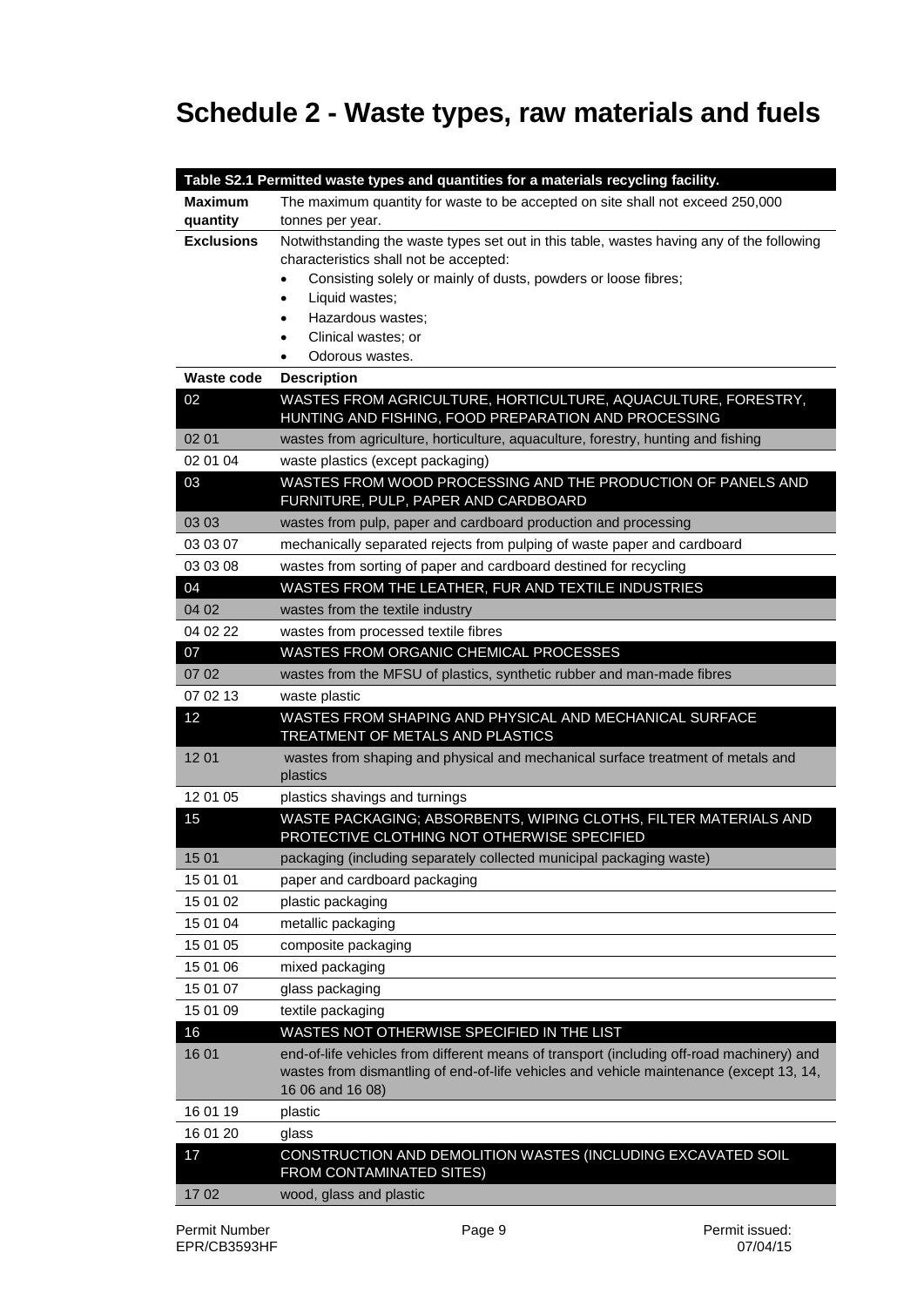|                   | Table S2.1 Permitted waste types and quantities for a materials recycling facility.                                                                                                                                                                                                                                                        |
|-------------------|--------------------------------------------------------------------------------------------------------------------------------------------------------------------------------------------------------------------------------------------------------------------------------------------------------------------------------------------|
| <b>Maximum</b>    | The maximum quantity for waste to be accepted on site shall not exceed 250,000                                                                                                                                                                                                                                                             |
| quantity          | tonnes per year.                                                                                                                                                                                                                                                                                                                           |
| <b>Exclusions</b> | Notwithstanding the waste types set out in this table, wastes having any of the following<br>characteristics shall not be accepted:<br>Consisting solely or mainly of dusts, powders or loose fibres;<br>$\bullet$<br>Liquid wastes;<br>$\bullet$<br>Hazardous wastes;<br>$\bullet$<br>Clinical wastes; or<br>$\bullet$<br>Odorous wastes. |
| <b>Waste code</b> | <b>Description</b>                                                                                                                                                                                                                                                                                                                         |
| 17 02 02          | glass                                                                                                                                                                                                                                                                                                                                      |
| 17 02 03          | plastic                                                                                                                                                                                                                                                                                                                                    |
| 19                | WASTES FROM WASTE MANAGEMENT FACILITIES, OFF-SITE WASTE WATER<br>TREATMENT PLANTS AND THE PREPARATION OF WATER INTENDED FOR<br>HUMAN CONSUMPTION AND WATER FOR INDUSTRIAL USE                                                                                                                                                              |
| 19 12             | wastes from the mechanical treatment of waste (for example sorting, crushing,                                                                                                                                                                                                                                                              |
|                   | compacting, pelletising) not otherwise specified                                                                                                                                                                                                                                                                                           |
| 19 12 01          | paper and cardboard                                                                                                                                                                                                                                                                                                                        |
| 19 12 04          | plastic and rubber                                                                                                                                                                                                                                                                                                                         |
| 19 12 05          | glass                                                                                                                                                                                                                                                                                                                                      |
| 19 12 08          | textiles                                                                                                                                                                                                                                                                                                                                   |
| 19 12 12          | other wastes (including mixtures of materials) from mechanical treatment of wastes<br>other than those mentioned in 19 12 11 (consisting only of co-mingled recyclable<br>wastes)                                                                                                                                                          |
| 20                | MUNICIPAL WASTES (HOUSEHOLD WASTE AND SIMILAR COMMERCIAL,<br>INDUSTRIAL AND INSTITUTIONAL WASTES) INCLUDING SEPARATELY<br><b>COLLECTED FRACTIONS</b>                                                                                                                                                                                       |
| 20 01             | separately collected fractions (except 15 01)                                                                                                                                                                                                                                                                                              |
| 20 01 01          | paper and cardboard                                                                                                                                                                                                                                                                                                                        |
| 20 01 02          | glass                                                                                                                                                                                                                                                                                                                                      |
| 20 01 10          | clothes                                                                                                                                                                                                                                                                                                                                    |
| 20 01 11          | textiles                                                                                                                                                                                                                                                                                                                                   |
| 20 01 39          | plastics                                                                                                                                                                                                                                                                                                                                   |
| 20 01 40          | metals                                                                                                                                                                                                                                                                                                                                     |
| 20 03             | other municipal wastes                                                                                                                                                                                                                                                                                                                     |
| 20 03 01          | mixed municipal waste (consisting only of co-mingled recyclable wastes)                                                                                                                                                                                                                                                                    |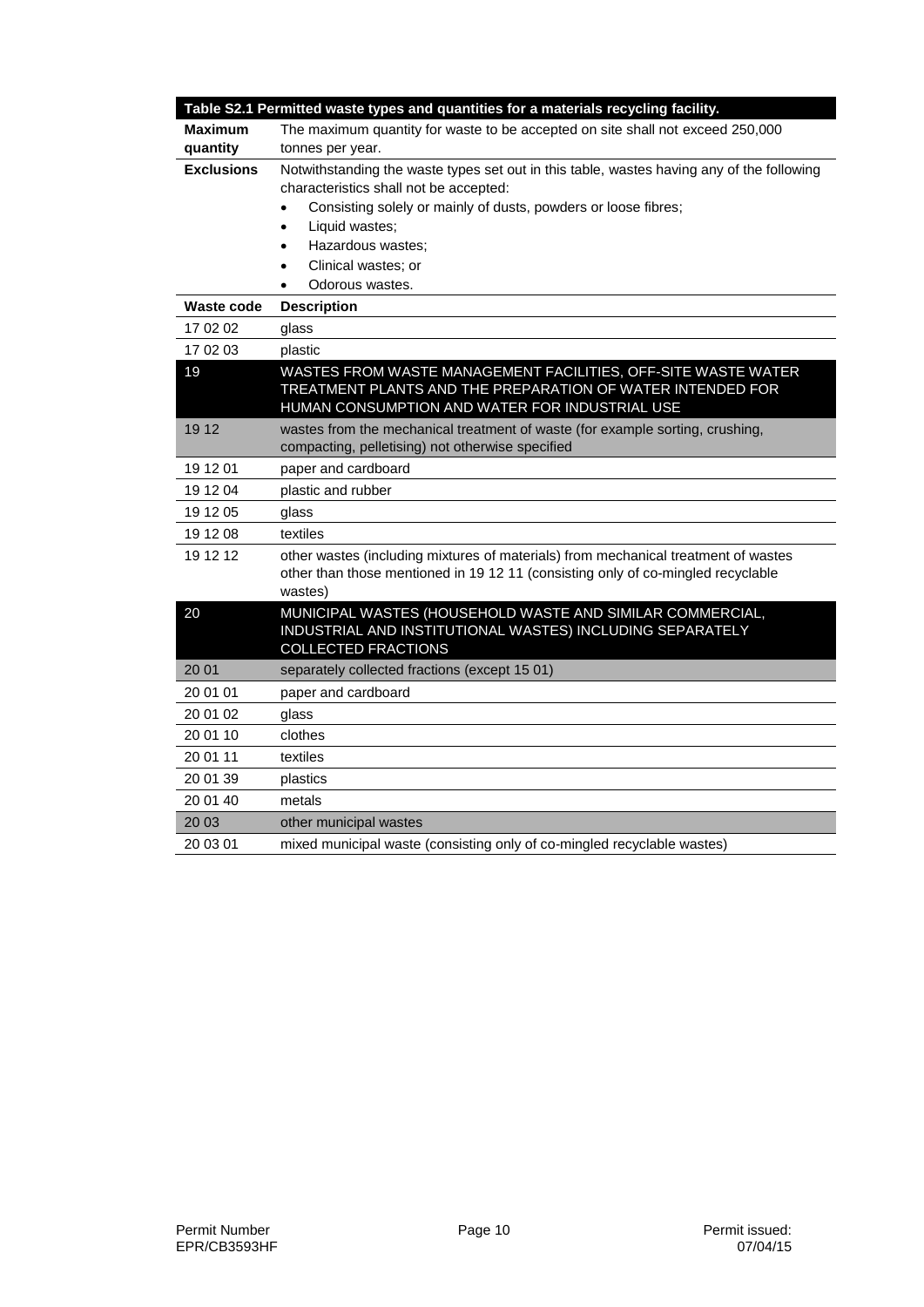# **Schedule 3 – Emissions and monitoring**

There are no emission limits or associated monitoring requirements.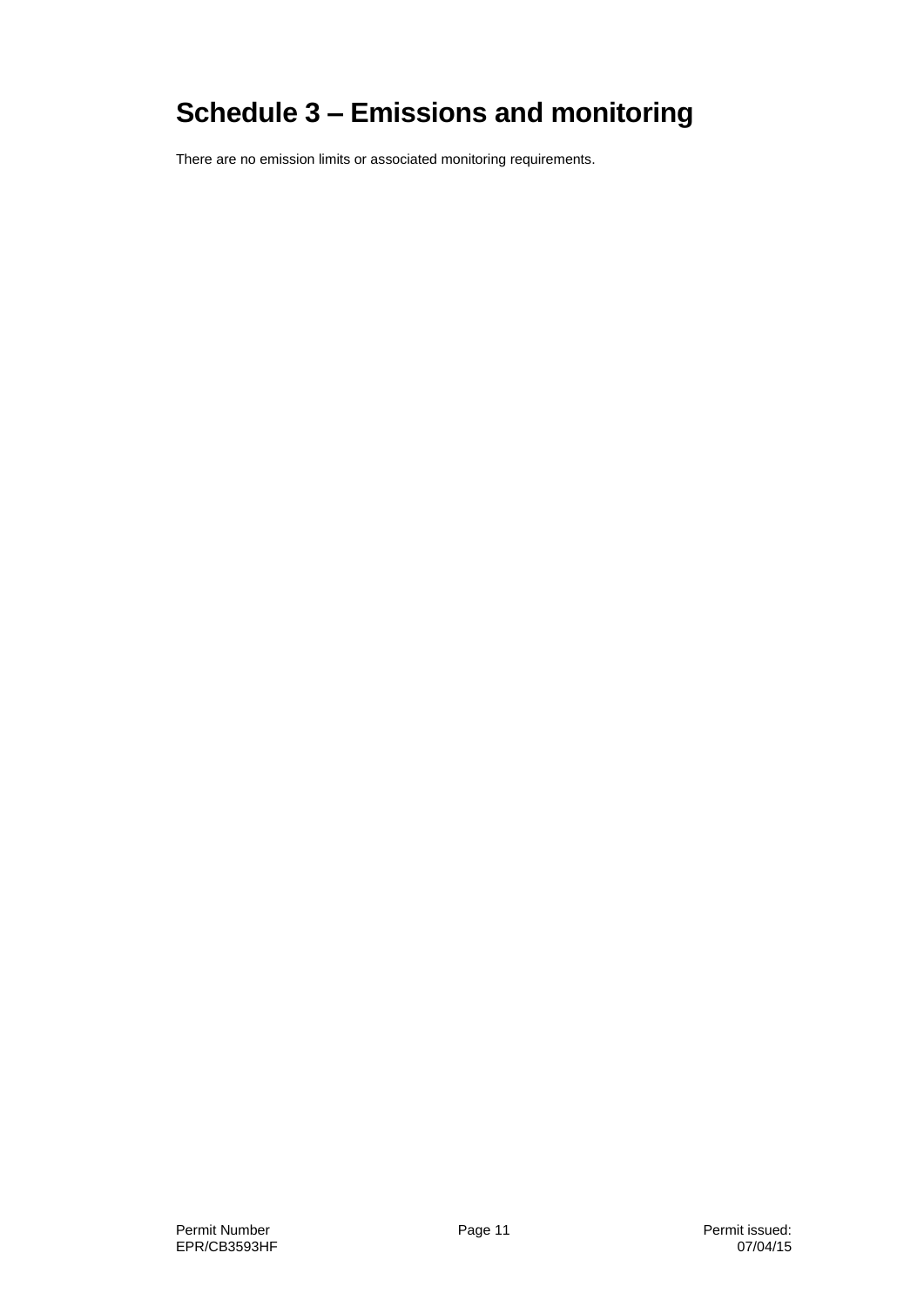# **Schedule 4 - Reporting**

There is no reporting under this schedule.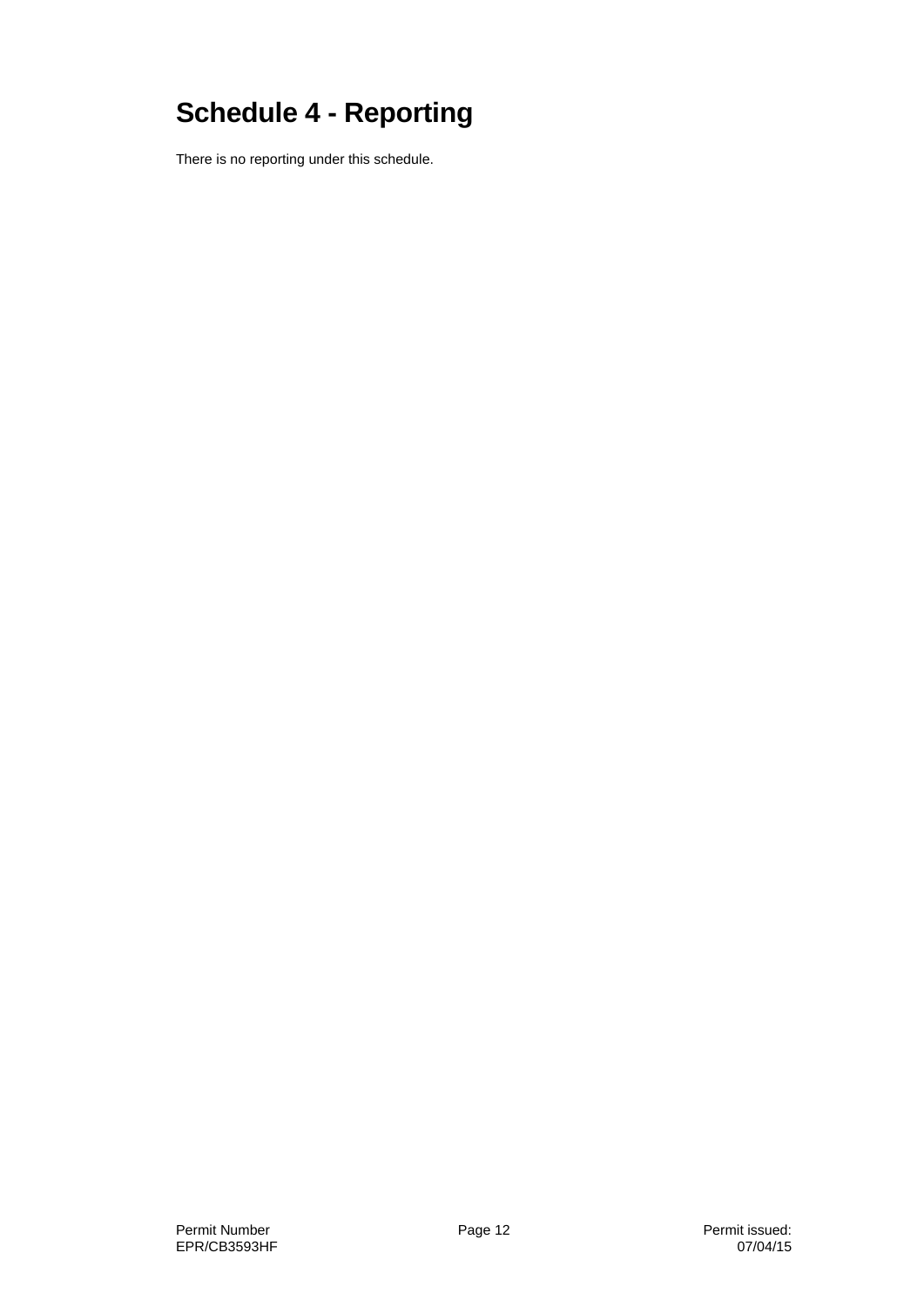## **Schedule 5 - Notification**

These pages outline the information that the operator must provide.

Units of measurement used in information supplied under Part A and B requirements shall be appropriate to the circumstances of the emission. Where appropriate, a comparison should be made of actual emissions and authorised emission limits.

If any information is considered commercially confidential, it should be separated from non-confidential information, supplied on a separate sheet and accompanied by an application for commercial confidentiality under the provisions of the EP Regulations.

#### Part A

| Permit Number                  |  |
|--------------------------------|--|
| Name of operator               |  |
| Location of Facility           |  |
| Time and date of the detection |  |

**(a) Notification requirements for any malfunction, breakdown or failure of equipment or techniques, accident, or emission of a substance not controlled by an emission limit which has caused, is causing or may cause significant pollution**

| To be notified within 24 hours of detection |  |  |
|---------------------------------------------|--|--|
| Date and time of the event                  |  |  |
| Reference or description of the             |  |  |
| location of the event                       |  |  |
| Description of where any release            |  |  |
| into the environment took place             |  |  |
| Substances(s) potentially                   |  |  |
| released                                    |  |  |
| Best estimate of the quantity or            |  |  |
| rate of release of substances               |  |  |
| Measures taken, or intended to              |  |  |
| be taken, to stop any emission              |  |  |
| Description of the failure or               |  |  |
| accident.                                   |  |  |

| (b) Notification requirements for the breach of a limit                      |  |  |
|------------------------------------------------------------------------------|--|--|
| To be notified within 24 hours of detection unless otherwise specified below |  |  |
| Emission point reference/ source                                             |  |  |
| Parameter(s)                                                                 |  |  |
| Limit                                                                        |  |  |
| Measured value and uncertainty                                               |  |  |
| Date and time of monitoring                                                  |  |  |
| Measures taken, or intended to                                               |  |  |
| be taken, to stop the emission                                               |  |  |

| Time periods for notification following detection of a breach of a limit |                     |  |
|--------------------------------------------------------------------------|---------------------|--|
| <b>Parameter</b>                                                         | Notification period |  |
|                                                                          |                     |  |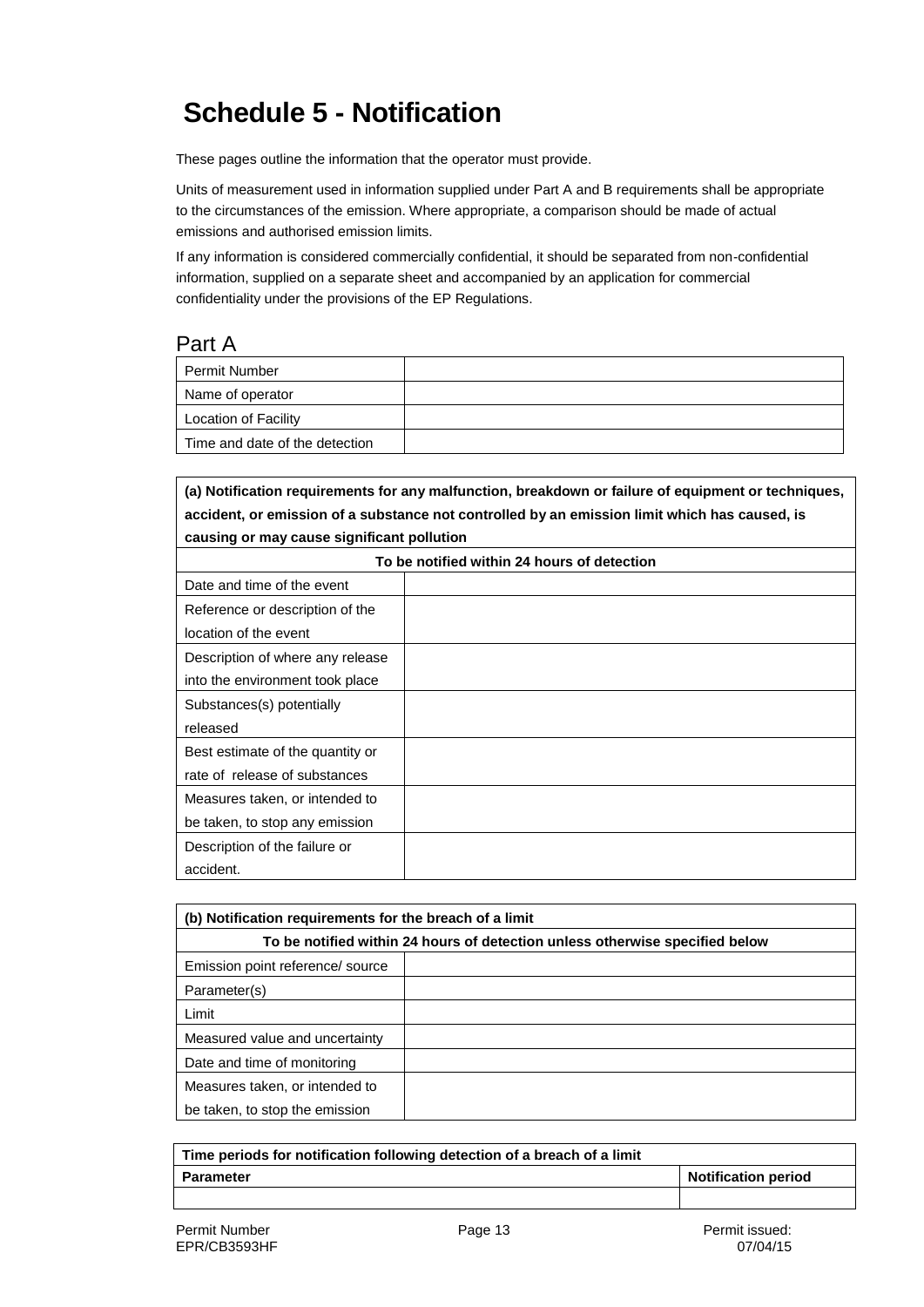| (c) Notification requirements for the detection of any significant adverse environmental effect |  |  |
|-------------------------------------------------------------------------------------------------|--|--|
| To be notified within 24 hours of detection                                                     |  |  |
| Description of where the effect on                                                              |  |  |
| the environment was detected                                                                    |  |  |
| Substances(s) detected                                                                          |  |  |
| Concentrations of substances                                                                    |  |  |
| detected                                                                                        |  |  |
| Date of monitoring/sampling                                                                     |  |  |

### Part B - to be submitted as soon as practicable

| Any more accurate information on the matters for     |  |
|------------------------------------------------------|--|
| notification under Part A.                           |  |
| Measures taken, or intended to be taken, to          |  |
| prevent a recurrence of the incident                 |  |
| Measures taken, or intended to be taken, to rectify, |  |
| limit or prevent any pollution of the environment    |  |
| which has been or may be caused by the emission      |  |
| The dates of any unauthorised emissions from the     |  |
| facility in the preceding 24 months.                 |  |

| Name*       |  |
|-------------|--|
| Post        |  |
| Signature   |  |
| <b>Date</b> |  |

\* authorised to sign on behalf of the operator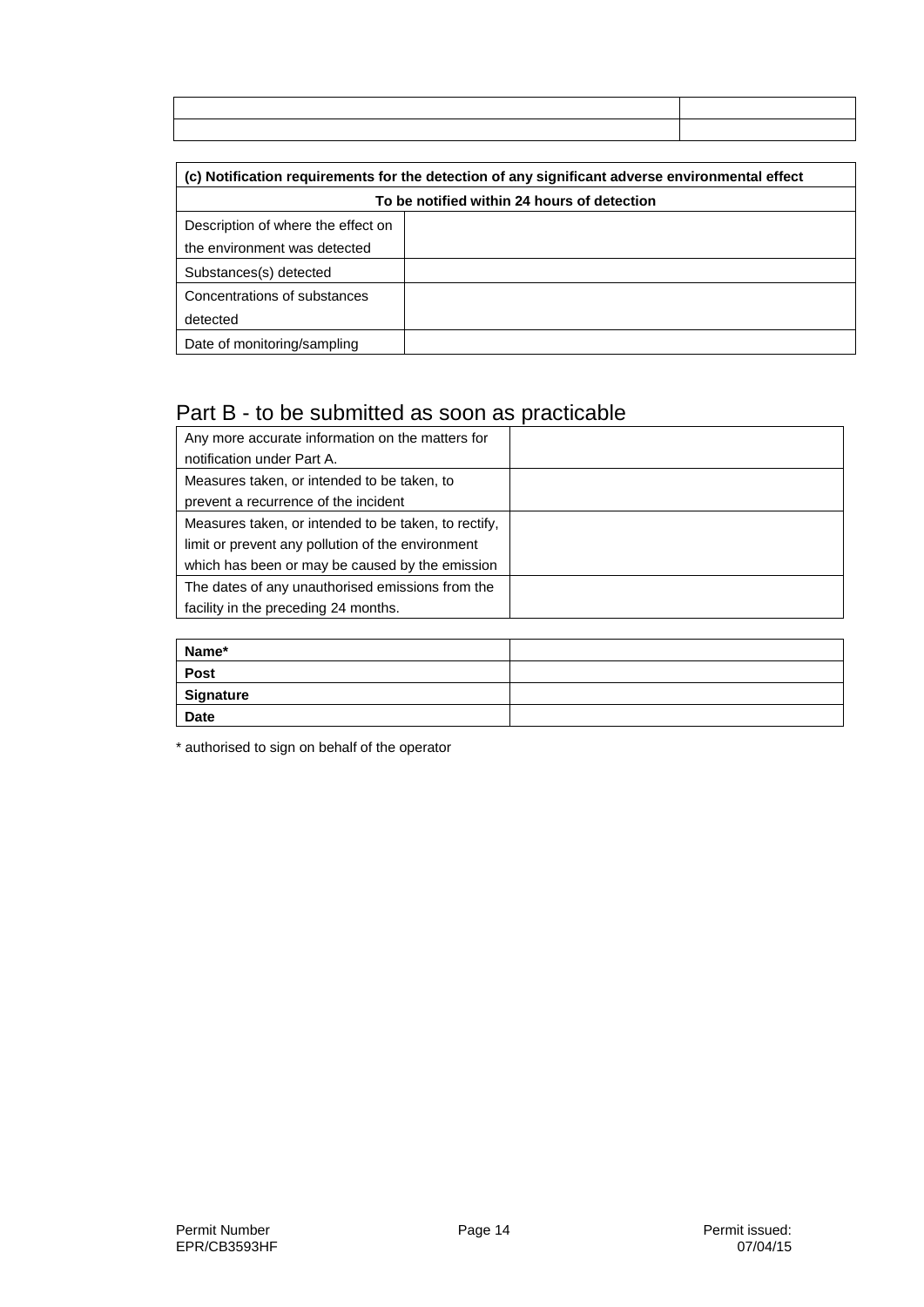## **Schedule 6 - Interpretation**

*"accident"* means an accident that may result in pollution.

*"Annex II"* means Annex II to Directive 2008/98/EC of the European Parliament and of the Council on waste.

*"application"* means the application for this permit, together with any additional information supplied by the operator as part of the application and any response to a notice served under Schedule 5 to the EP Regulations.

*"authorised officer"* means any person authorised by Natural Resources Wales under section 108(1) of The Environment Act 1995 to exercise, in accordance with the terms of any such authorisation, any power specified in section 108(4) of that Act*.*

*"building"* means a construction that has the objective of providing sheltering cover and minimising emissions of noise, particulate matter, odour and litter.

*"emissions of substances not controlled by emission limits"* means emissions of substances to air, water or land from the activities, either from the emission points specified in schedule 3 or from other localised or diffuse sources, which are not controlled by an emission or background concentration limit.**.**

*"emissions to land"* includes emissions to groundwater.

*"EP Regulations"* means The Environmental Permitting (England and Wales) Regulations SI 2010 No.675 and words and expressions used in this permit which are also used in the Regulations have the same meanings as in those Regulations.

*"groundwater"* means all water, which is below the surface of the ground in the saturation zone and in direct contact with the ground or subsoil.

*"hazardous waste"* has the meaning given in the Hazardous Waste (England and Wales) Regulations 2005 No.894, the Hazardous Waste (Wales) Regulations 2005 No. 1806 (W.138), the List of Wastes (England) Regulations 2005 No.895 and the List of Wastes (Wales) Regulations 2005 No. 1820 (W.148).

*"Pests"* means Birds, Vermin and Insects.

*"quarter"* means a calendar year quarter commencing on 1 January, 1 April, 1 July or 1 October.

*"R*" means a recovery operation provided for in Annex II to Directive 2008/98/EC of the European Parliament and of the Council on waste.

*"Waste code"* means the six digit code referable to a type of waste in accordance with the List of Wastes (England)Regulations 2005, or List of Wastes (Wales) Regulations 2005, as appropriate, and in relation to hazardous waste, includes the asterisk.

*"Waste Framework Directive" or "WFD"* means Waste Framework Directive 2008/98/EC of the European Parliament and of the Council on waste.

"*year*" means calendar year ending 31 December.